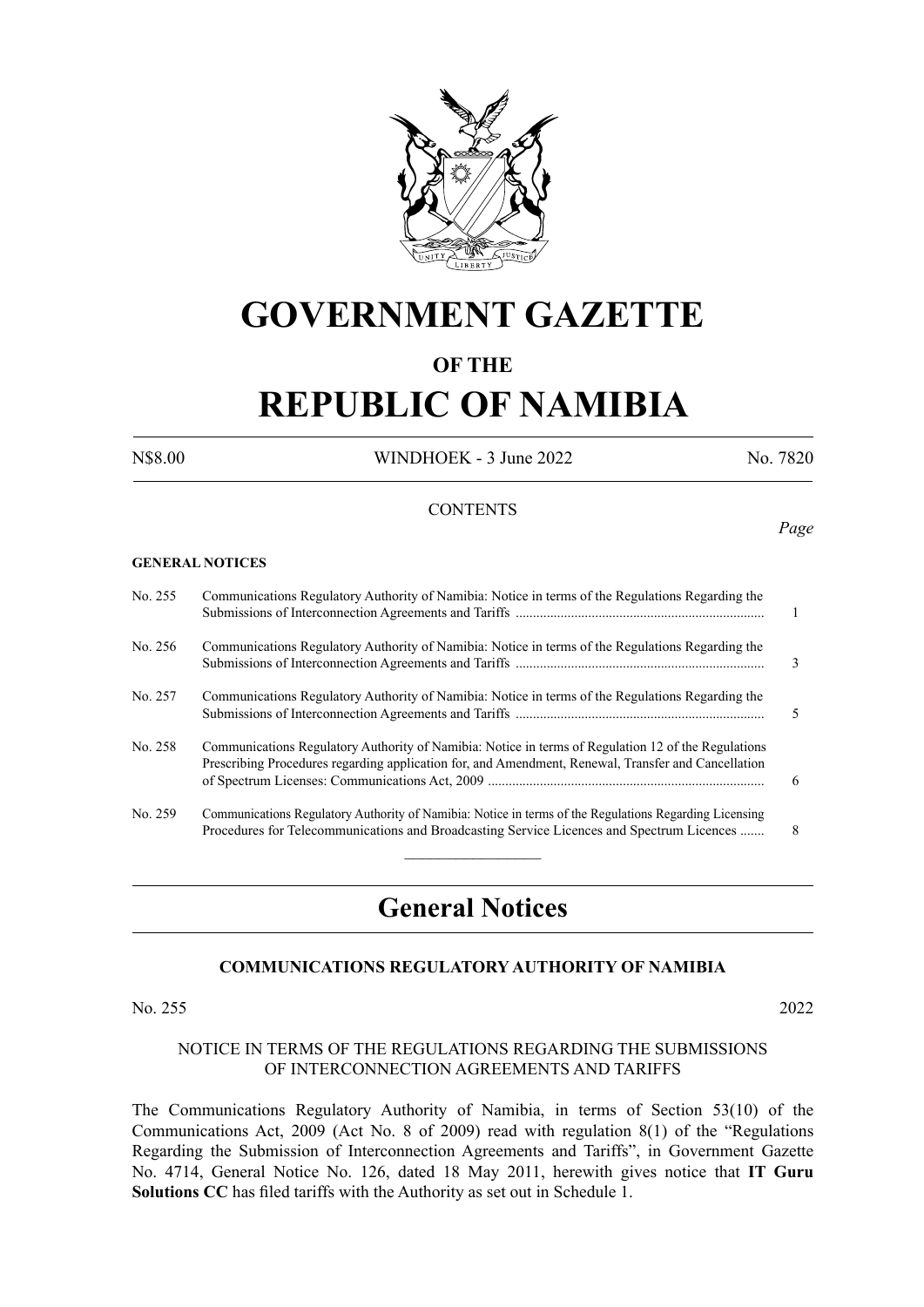Any person may examine copies of the tariffs submitted at the head offices of the Authority during normal business hours and copies may be made on payment of a fee determined by the Authority. Copies are also available at www.cran.na where copies may be downloaded free of charge.

The public may submit in writing to the Authority written comments within fourteen (14) days from the date of publication of this notice in the *Gazette*.

**IT Guru Solutions CC** may submit, in writing to the Authority, a response to any written comments within fourteen (14) days from the lapsing of the time to submit written submissions.

All written submissions must contain the name and contact details of the person making the written submissions and the name and contact details of the person for whom the written submissions is made, if different and be clear and concise.

All written submissions and reply comments must be made either physically or electronically -

- (1) by hand to the head offices of the Authority, namely Communication House, 56 Robert Mugabe Avenue, Windhoek;
- (2) by post to the head offices of the Authority, namely Private Bag 13309, Windhoek 9000;
- (3) by electronic mail to the following address:  $\text{legal}(\partial \text{cran}.\text{na})$ ;
- (4) by facsimile to the following facsimile number: +264 61 222790; and
- (5) by fax to e-mail to: 0886550852

## **E. NGHIKEMBUA CHIEF EXECUTIVE OFFICER COMMUNICATIONS REGULATORY AUTHORITY**

#### **SCHEDULE 1**

#### **SUBMISSION OF PROPOSED TARIFFS BY IT GURU SOLUTIONS CC COMMUNICATIONS ACT, 2009**

#### **Upgrade of Existing Services**

| <b>Existing Package</b>     | <b>New Package</b>                | <b>Old Monthly</b> | <b>New Monthly</b> |
|-----------------------------|-----------------------------------|--------------------|--------------------|
|                             |                                   | Cost               | Cost               |
|                             | <b>Premium Uncapped</b>           |                    |                    |
| 4Mbps Line Rental Uncapped  | N/A                               | N\$ 700.00         | Closed             |
| 4Mbps Line Rental Uncapped  | 6Mbps Line Rental Uncapped        | N\$ 1 100.00       | N\$ 700.00         |
| 6Mbps Line Rental Uncapped  | <b>8Mbps Line Rental Uncapped</b> | N\$ 1 580.00       | N\$ 1 100.00       |
| 8Mbps Line Rental Uncapped  | 10Mbps Line Rental Uncapped       | N\$ 2 800.00       | N\$ 1 580.00       |
| 10Mbps Line Rental Uncapped | 15Mbps Line Rental Uncapped       | N\$4 200.00        | N\$ 2 800.00       |
| 15Mbps Line Rental Uncapped | 20Mbps Line rental*               | N\$ 6 000.00       | N\$ 3 200.00       |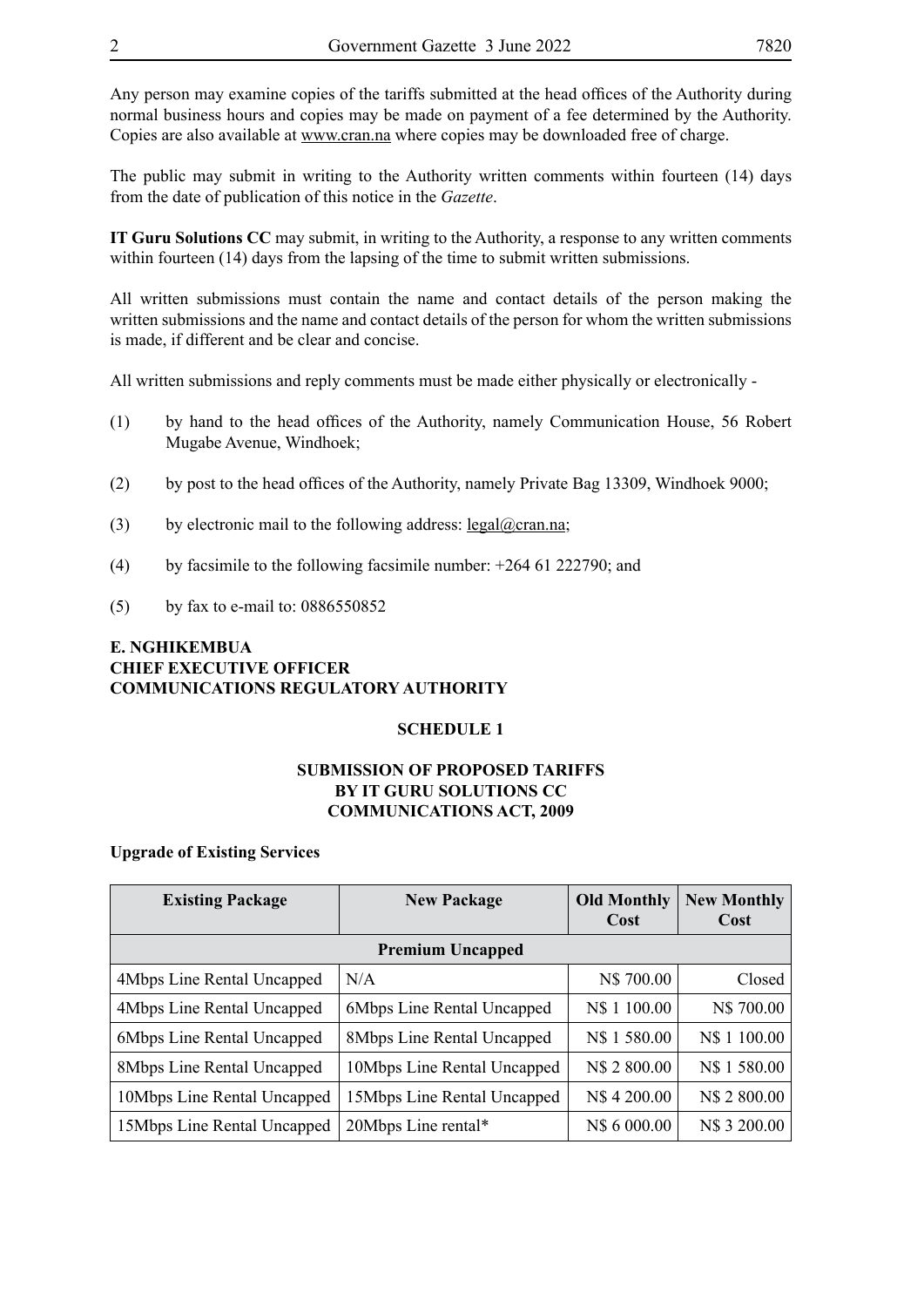| <b>Essential Uncapped</b>   |                                                    |              |              |  |
|-----------------------------|----------------------------------------------------|--------------|--------------|--|
| 4Mbps Line Rental Uncapped  | N/A                                                | N\$400.00    | Closed       |  |
| 4Mbps Line Rental Uncapped  | 6Mbps Line Rental Uncapped                         | N\$ 650.00   | N\$400.00    |  |
| 6Mbps Line Rental Uncapped  | 8Mbps Line Rental Uncapped                         | N\$ 1 050.00 | N\$ 650.00   |  |
| 8Mbps Line Rental Uncapped  | 10Mbps Line Rental Uncapped                        | N\$ 1 250.00 | N\$ 1 050.00 |  |
| 10Mbps Line Rental Uncapped | 15Mbps Line Rental Uncapped                        | N\$ 1 500.00 | N\$ 1 250.00 |  |
| 15Mbps Line Rental Uncapped | 20Mbps Line rental*                                | N\$ 1700.00  | N\$ 1 500.00 |  |
|                             | <b>GIGAFIBER</b> (36 months)                       |              |              |  |
| GIGAFIBER10                 | Price Reduced for new clients                      | N\$ 1000,00  | N\$ 800,00   |  |
| GIGAFIBER15                 | Gigafiber 10 upgrades to<br>Gigafiber15            | N\$ 1300,00  | N\$ 1 000,00 |  |
| GIGAFIBER25                 | Gigafiber15 upgrades to<br>Gigafiber25             | N\$ 1600,00  | N\$ 1 300,00 |  |
| GIGAFIBER30                 | Gigafiber25 upgrades to<br>Gigafiber <sub>30</sub> | N/A          | N\$ 1600,00  |  |

*\*Limited Coverage areas*

# **COMMUNICATIONS REGULATORY AUTHORITY OF NAMIBIA**

 $\frac{1}{2}$ 

No. 256 2022

# NOTICE IN TERMS OF THE REGULATIONS REGARDING THE SUBMISSIONS OF INTERCONNECTION AGREEMENTS AND TARIFFS

The Communications Regulatory Authority of Namibia, in terms of Section 53(10) of the Communications Act, 2009 (Act No. 8 of 2009) read with regulation 8(1) of the "Regulations Regarding the Submission of Interconnection Agreements and Tariffs", in Government Gazette No. 4714, General Notice No. 126, dated 18 May 2011, herewith gives notice that **Mobile Telecommunications Limited** has filed tariffs with the Authority as set out in Schedule 1.

Any person may examine copies of the tariffs submitted at the head offices of the Authority during normal business hours and copies may be made on payment of a fee determined by the Authority. Copies are also available at www.cran.na where copies may be downloaded free of charge.

The public may submit in writing to the Authority written comments within fourteen (14) days from the date of publication of this notice in the *Gazette*.

**Mobile Telecommunications Limited** may submit, in writing to the Authority, a response to any written comments within fourteen (14) days from the lapsing of the time to submit written submissions.

All written submissions must contain the name and contact details of the person making the written submissions and the name and contact details of the person for whom the written submissions is made, if different and be clear and concise.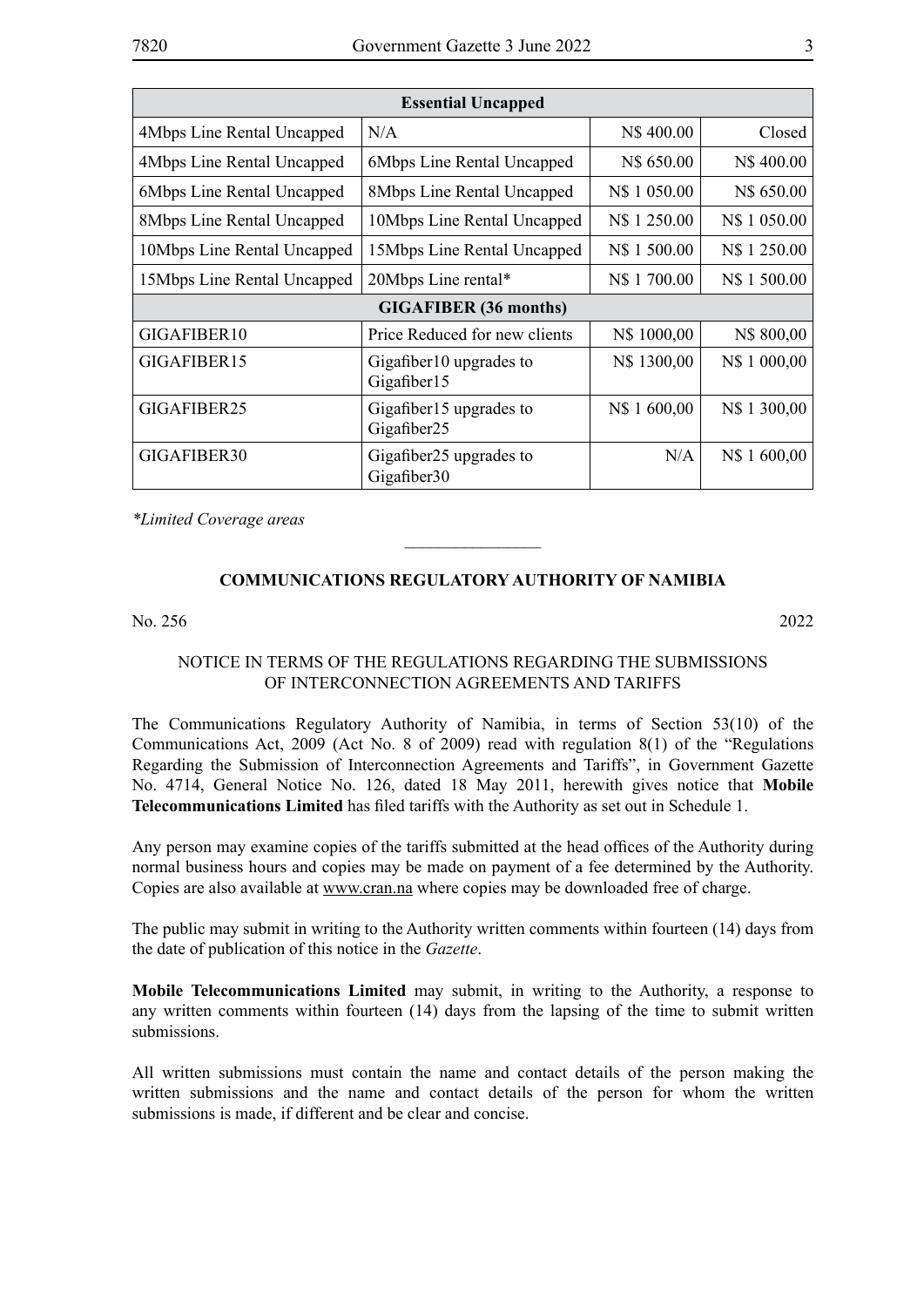All written submissions and reply comments must be made either physically or electronically -

- (1) by hand to the head offices of the Authority, namely Communication House, 56 Robert Mugabe Avenue, Windhoek;
- (2) by post to the head offices of the Authority, namely Private Bag 13309, Windhoek 9000;
- (3) by electronic mail to the following address:  $\text{legal}(\partial \text{cran}.\text{na})$ ;
- (4) by facsimile to the following facsimile number: +264 61 222790; and
- (5) by fax to e-mail to: 0886550852

# **E. NGHIKEMBUA CHIEF EXECUTIVE OFFICER COMMUNICATIONS REGULATORY AUTHORITY**

#### **SCHEDULE 1**

## **SUBMISSION OF PROPOSED TARIFFS BY MOBILE TELECOMMUNICATIONS LIMITED COMMUNICATIONS ACT, 2009**

#### **MTC Capped Post-Paid Data Bundles**

| Netman, Mobiz and<br><b>Smartshare Capped</b><br><b>Data Plans</b> | <b>Contract Period</b><br>(Months) | Connection<br>Fee (N\$) | <b>Monthly</b><br><b>Subscription</b><br>(N <sub>s</sub> ) | Permanent<br>Data (MB's) |
|--------------------------------------------------------------------|------------------------------------|-------------------------|------------------------------------------------------------|--------------------------|
| Capped Shared Sim                                                  | 12,24 or 36                        | 218                     | 50                                                         | $\Omega$                 |
| Capped 10GB                                                        | 12,24 or 36                        | 218                     | 199                                                        | 10240                    |
| Capped 30GB                                                        | 12,24 or 36                        | 218                     | 249                                                        | 36120                    |
| Capped 60GB                                                        | 12,24 or 36                        | 218                     | 399                                                        | 61440                    |
| Capped 90GB                                                        | 12,24 or 36                        | 218                     | 599                                                        | 92160                    |
| Capped 250GB                                                       | 12,24 or 36                        | 218                     | 1,599                                                      | 256000                   |
| Capped 1024GB                                                      | 12,24 or 36                        | 218                     | 3,999                                                      | 1048576                  |

#### **MTC Capped Post-Paid Data Bundles Top-Up options**

| <b>Capped Data Bundles</b> | 7 Day Data Bundles (N\$) | 30 Day Data Bundle (N\$) |
|----------------------------|--------------------------|--------------------------|
| Capped 10GB                | 100                      | 199                      |
| Capped 30GB                | 125                      | 249                      |
| Capped 60GB                | 200                      | 399                      |
| Capped 90GB                | 300                      | 599                      |
| Capped 250GB               | 800                      | 1,599                    |
| Capped 1024GB              | 2,000                    | 3,999                    |

Please note that the full tariff submission including the terms and conditions and the remedies available to the consumers can be obtained from the Authority.  $\overline{\phantom{a}}$  , where  $\overline{\phantom{a}}$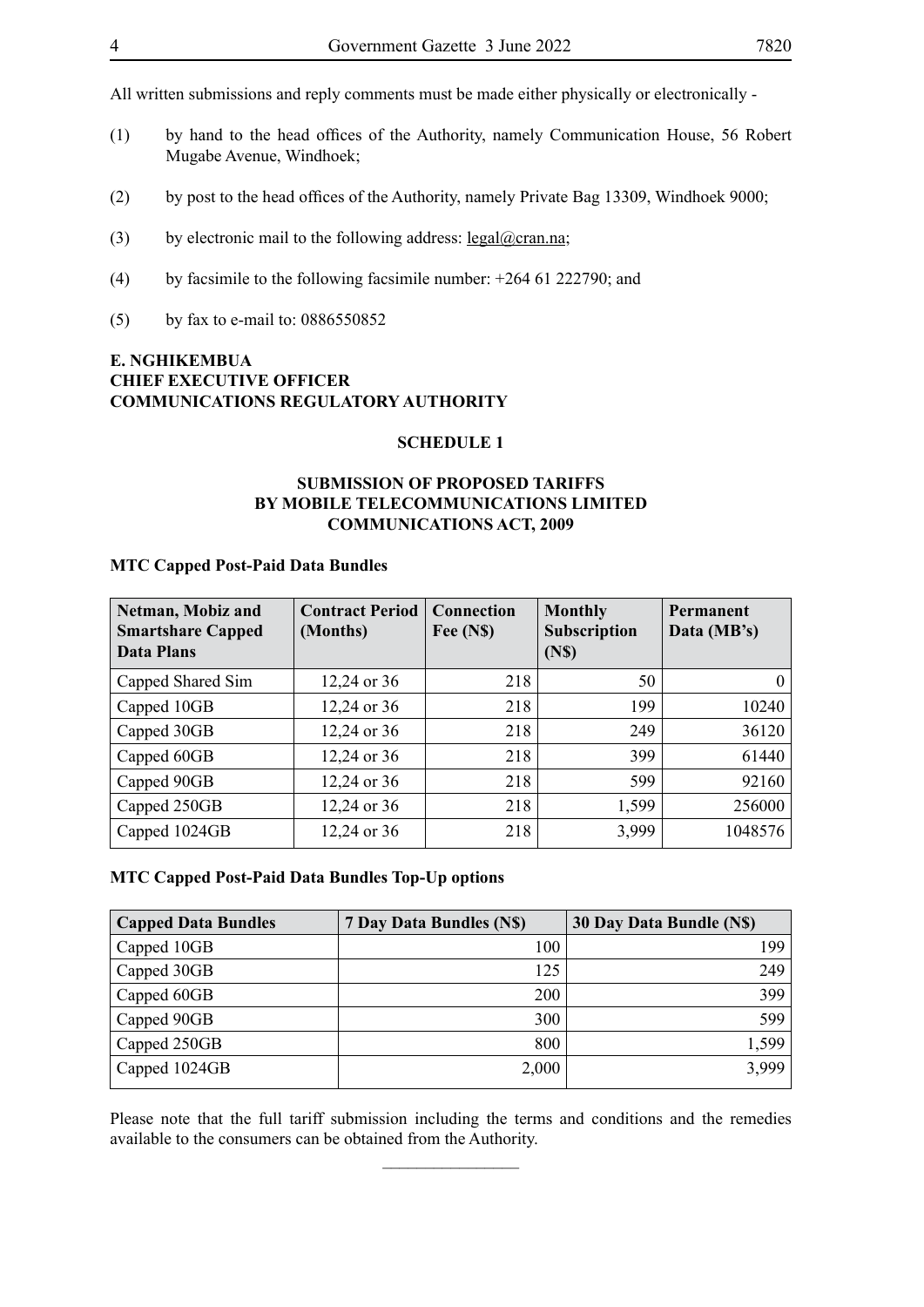## **COMMUNICATIONS REGULATORY AUTHORITY OF NAMIBIA**

No. 257 2022

NOTICE IN TERMS OF THE REGULATIONS REGARDING THE SUBMISSIONS OF INTERCONNECTION AGREEMENTS AND TARIFFS

The Communications Regulatory Authority of Namibia, in terms of Section 53(10) of the Communications Act, 2009 (Act No. 8 of 2009) read with regulation 8(1) of the "Regulations Regarding the Submission of Interconnection Agreements and Tariffs", in Government Gazette No. 4714, General Notice No. 126, dated 18 May 2011, herewith gives notice that Paratus Telecommunications (Pty) Ltd has filed a tariff with the Authority as set out in Schedule 1.

Any person may examine copies of the tariffs submitted at the head offices of the Authority during normal business hours and copies may be made on payment of a fee determined by the Authority. Copies are also available at www.cran.na where copies may be downloaded free of charge.

The public may submit in writing to the Authority written comments within fourteen (14) days from the date of publication of this notice in the *Gazette*.

**Paratus Telecommunications (Pty) Ltd** may submit, in writing to the Authority, a response to any written comments within fourteen (14) days from the lapsing of the time to submit written submissions.

All written submissions must contain the name and contact details of the person making the written submissions and the name and contact details of the person for whom the written submissions is made, if different and be clear and concise.

All written submissions and reply comments must be made either physically or electronically -

- (1) by hand to the head offices of the Authority, namely Communication House, 56 Robert Mugabe Avenue, Windhoek;
- (2) by post to the head offices of the Authority, namely Private Bag 13309, Windhoek 9000;
- (3) by electronic mail to the following address:  $\text{legal}(\partial \text{cran}.\text{na})$ ; and
- (4) by fax to e-mail to: 0886550852

## **E. NGHIKEMBUA CHIEF EXECUTIVE OFFICER COMMUNICATIONS REGULATORY AUTHORITY**

#### **SCHEDULE 1**

#### **SUBMISSION OF PROPOSED GERONIMO TARIFFS BY PARATUS TELECOMMUNICATIONS, COMMUNICATIONS ACT, 2009**

| <b>Product Name</b> | GВ | <b>Retail Price</b> | <b>Validity</b> |
|---------------------|----|---------------------|-----------------|
| Geronimo            |    | N\$49.00            | days            |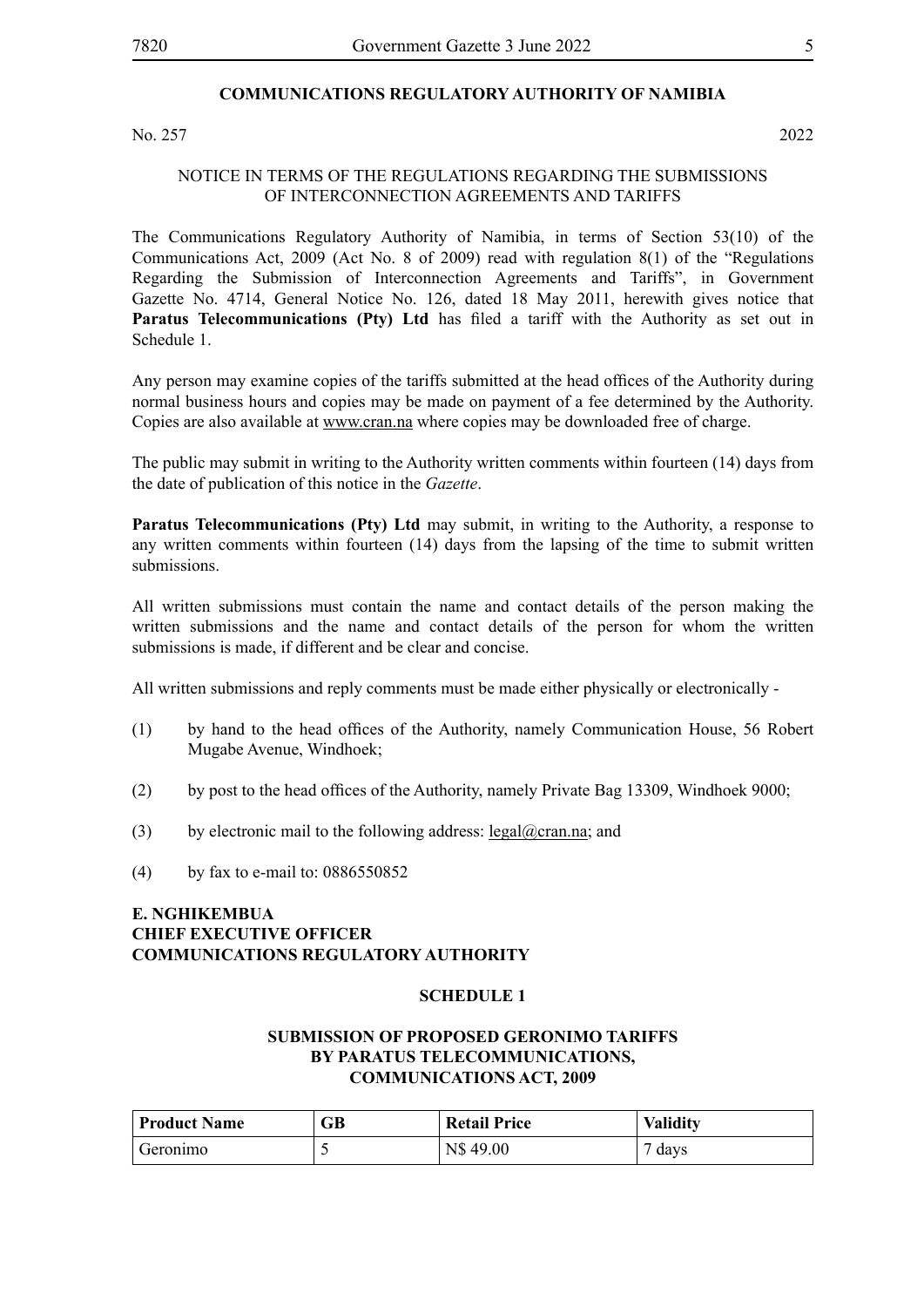#### **Terms and conditions:**

- Prices are quoted in Namibia Dollars and include VAT
- The current terms and conditions for Geronimo will apply
- All other Paratus Terms and Conditions will apply
- A customer can only recharge with the same bundle after the initial term has expired i.e., 7 days
- Any top ups required before expiration of the term will be subject to standard bundles.  $\overline{\phantom{a}}$  , where  $\overline{\phantom{a}}$

#### **COMMUNICATIONS REGULATORY AUTHORITY OF NAMIBIA**

#### No. 258 2022

# NOTICE IN TERMS OF REGULATION 12 OF THE REGULATIONS PRESCRIBING PROCEDURES REGARDING APPLICATION FOR, AND AMENDMENT, RENEWAL, TRANSFER AND CANCELLATION OF SPECTRUM LICENSES: COMMUNICATIONS ACT, 2009

The Communications Regulatory Authority of Namibia, in terms of regulation 12(2) of the Regulations Prescribing Procedures Regarding Application for, and Amendment, Renewal, Transfer and Cancellation of Spectrum Licenses, published as General Notice No. 104, Government Gazette No. 6888, on 29 April 2019, herewith gives notice that the following Applicants submitted the applications following applications: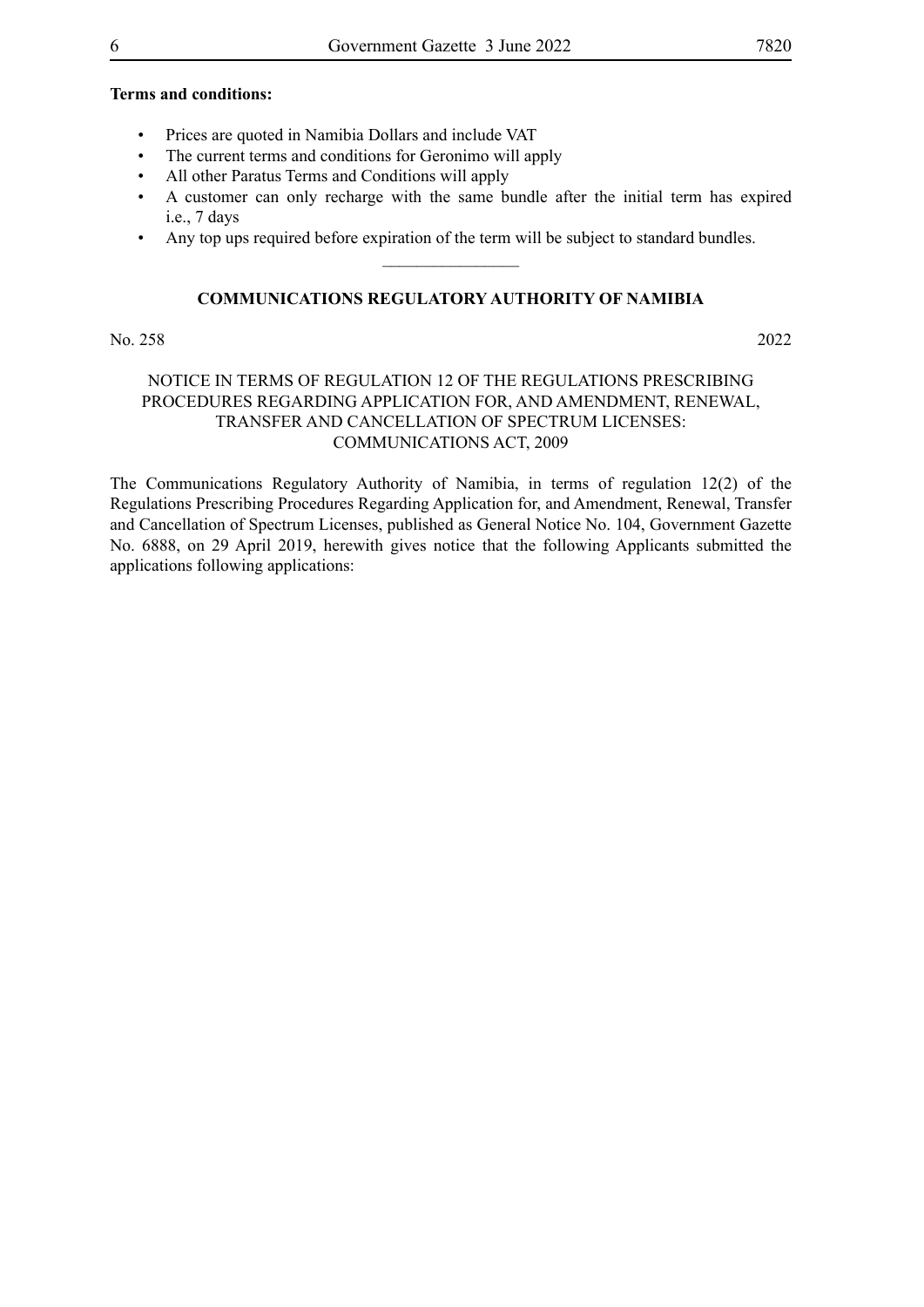| discontinue providing service<br>intends to permanently<br>Date on which licensee | 30 April 2022                                                                       |                                          | License Fees<br>Outstanding                             |
|-----------------------------------------------------------------------------------|-------------------------------------------------------------------------------------|------------------------------------------|---------------------------------------------------------|
|                                                                                   |                                                                                     |                                          | provided using<br>Service to be<br>frequencies          |
| Coverage Area<br>Geographic                                                       | Otjozondjupa<br>Grootfontein<br>Region                                              |                                          | Geographic<br>coverage<br>areas                         |
| Reasons for<br>withdrawal<br>proposed                                             | The outside broadcasting<br>vehicle is not in use thus<br>it is no longer required. |                                          | group of frequencies<br>Frequencies or<br>List of radio |
| List of Frequencies or<br>group of frequencies<br>withdrawn                       | 242.500 MHz                                                                         |                                          | Frequencies or<br>List of radio<br>group of             |
| license;                                                                          | Service License<br>Broadcasting<br>Commercial                                       |                                          | Percentage of<br><b>Stock owned</b><br>by Namibian      |
| Applicant's place   Type of service<br>of incorporation                           | Namibia                                                                             | <b>Application for Spectrum Licenses</b> | incorporation<br>Applicant's<br>place of                |
| Applicant                                                                         | Future Media<br>Holdings<br>(Pty) Ltd<br>Namibia                                    |                                          | Applicant                                               |

# $\dot{\mathbf{r}}$

| License Fees<br>Outstanding                                                                   | $\frac{1}{2}$                   | $\frac{1}{2}$                                                        |
|-----------------------------------------------------------------------------------------------|---------------------------------|----------------------------------------------------------------------|
| provided using<br>Service to be<br>frequencies<br>applied for                                 | <b>BROADCASTING</b>             | (Ground Station)<br><b>SATELLITE</b>                                 |
| Geographic<br>coverage<br>areas                                                               | //Karas Region<br>Aroab         | Republic of<br>Namibia                                               |
| group of frequencies<br>being considered for<br>Frequencies or<br>List of radio<br>assignment | 96.9 MHz<br>250W                | Bandwidth (60 MHz)<br>8340-8400 MHz<br>Downlink                      |
| Frequencies or<br>List of radio<br>applied for<br>group of<br>frequencies                     | $-108$ MHz<br>87.5              | 8025-8400 MHz                                                        |
| Percentage of<br>by Namibian<br>Citizens<br><b>Stock owned</b>                                | 100%                            | 100%                                                                 |
| incorporation<br>Applicant's<br>place of                                                      | Namibia                         | Namibia                                                              |
| Applicant                                                                                     | Ministries<br>Gospel<br>Mission | $\&$ Innovation<br>Education,<br>Technology<br>of Higher<br>Ministry |

**1. Application for Withdrawal of Spectrum License**

 $\div$ 

Application for Withdrawal of Spectrum License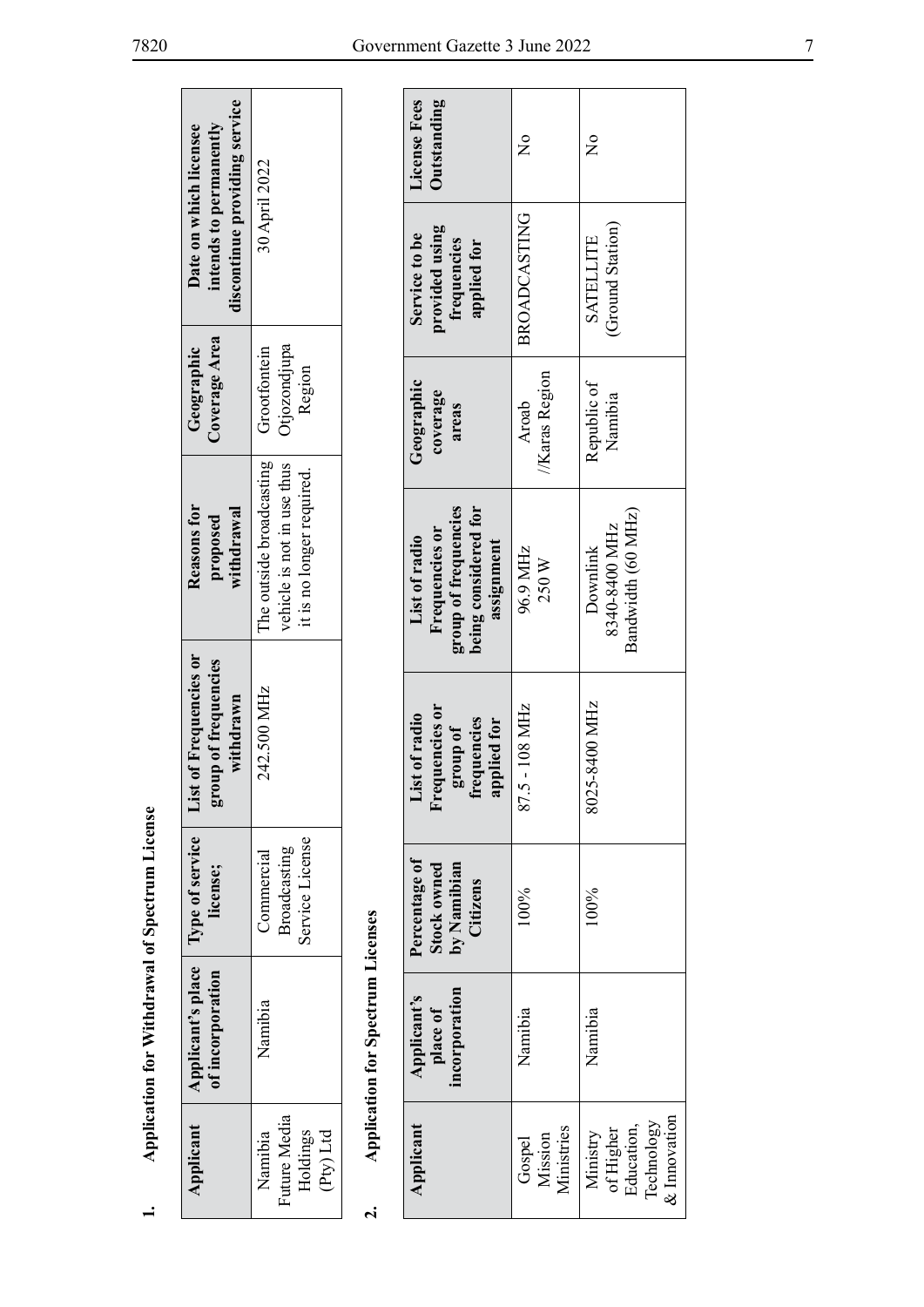The Applicants may submit written reply comments within fourteen (14) days from the due date of the written public comments.

All written submissions must contain the name and contact details of the person making the written submissions and the name and contact details of the person for whom the written submission is made, fi different and be clear and concise.

All written submissions and reply comments must be made either physically or electronically by -

- (a) Hand to the head offices of the Authority, namely Communication House, 56 Robert Mugabe Avenue, Windhoek;
- (b) Post to the head offices of the Authority, namely Private Bag 13309, Windhoek 9000;
- (c) Electronic mail to the following address: legal@cran.na; and
- (d) Fax to e-mail to: 088642748.

# **E. NGHIKEMBUA CHIEF EXECUTIVE OFFICER COMMUNICATIONS REGULATORY AUTHORITY**

# **COMMUNICATIONS REGULATORY AUTHORITY OF NAMIBIA**

 $\frac{1}{2}$ 

#### No. 259 2022

## NOTICE IN TERMS OF THE REGULATIONS REGARDING LICENSING PROCEDURES FOR TELECOMMUNICATIONS AND BROADCASTING SERVICE LICENCES AND SPECTRUM LICENCES

The Communications Regulatory Authority of Namibia, in terms of regulations 11 of the Regulations Regarding Licensing Procedures for Telecommunications and Broadcasting Service Licences and Spectrum Use Licences, as published in Government Gazette No. 4785, General Notice No. 272, dated 29 August 2011 (as amended), herewith gives notice that the Applicants referred to in the table below has submitted the following applications for Telecommunications Service Licences: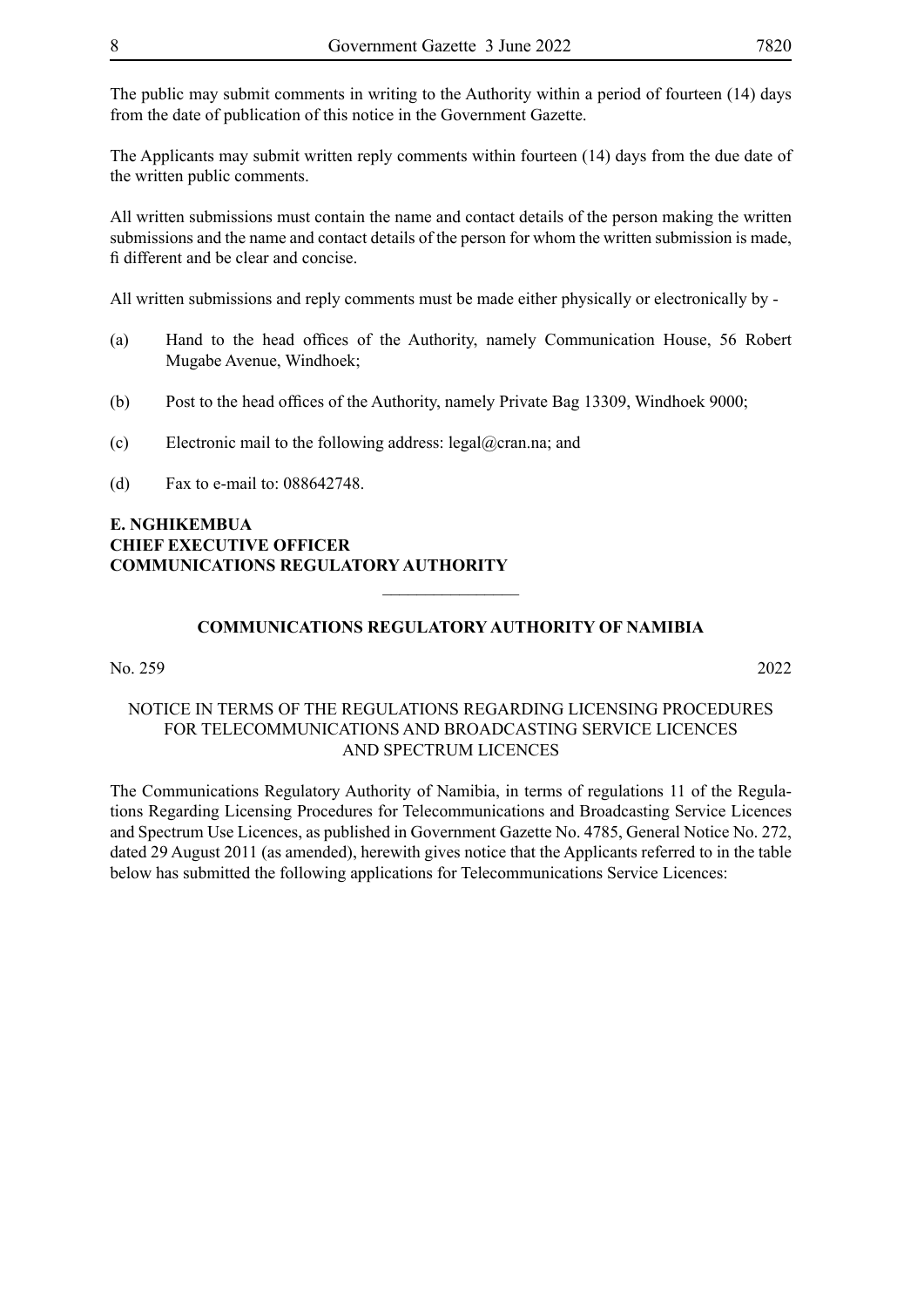٦

| Description of Proof of Licence<br><b>Application Fees</b><br>Paid Up to Date<br>Submitted? | Yes                                                                    | Yes                                                                                                                      |
|---------------------------------------------------------------------------------------------|------------------------------------------------------------------------|--------------------------------------------------------------------------------------------------------------------------|
| geographic cov-<br>erage area(s);                                                           | Republic of<br>Namibia                                                 | Republic of<br>Namibia                                                                                                   |
| on Services intended<br><b>Concise statement</b><br>to be provided;                         | lo setup a ground tracking<br>and data receiving system.               | The Applicant intends to install<br>surveillance of Dorado Park's<br>entrance and exit points.<br>cameras to enhance the |
| Licence applied for;<br>Category of                                                         | Class Non-Profit<br><b>ECS/ECNS</b>                                    | Class Non-Profit<br><b>ECS/ECNS</b>                                                                                      |
| Percentage of<br>Stock owned<br>by Namibian<br>Citizens;                                    | $100\%$                                                                | $00\%$                                                                                                                   |
| Applicant's place<br>of incorporation;                                                      | Namibia                                                                | Namibia                                                                                                                  |
| Applicant;                                                                                  | <b>Higher Education</b> ,<br>Technology &<br>Ministry of<br>Innovation | Neighbourhood<br>Dorado Park<br>watch                                                                                    |